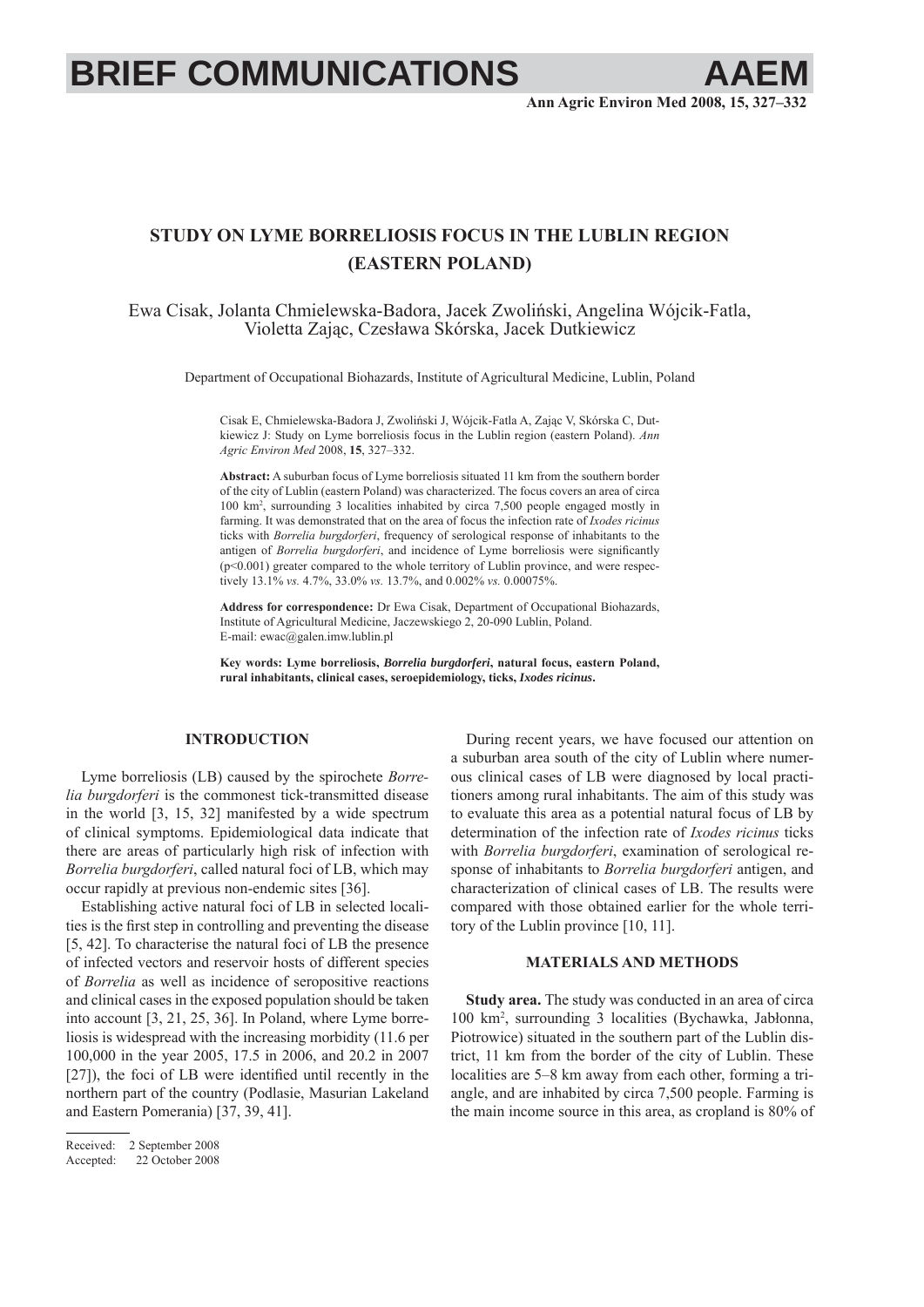the land and the rest of this territory is covered with mixed forest.

**Collection of ticks.** Unfed *Ixodes ricinus* ticks (adults and nymphs) were collected in the study area from April– June 2008 by flagging lower vegetation, mostly at the edge of forests, on the borderline between the wooded area and farmers' fields or glades, and on the forest paths. Collected ticks were placed in glass vials with 70% ethanol for further investigation.

**Detection of** *Borrelia burgdorferi* **sensu lato DNA in ticks.** 915 ticks collected from the Jabłonna, Bychawa and Piotrowice areas were checked first for the presence of *Borrelia burgdorferi* sensu lato (s.l.) by polymerase chain reaction (PCR), and next for the presence of 3 pathogenic *Borrelia* genospecies (*Borrelia burgdorferi* sensu stricto, *Borrelia afzelii* and *Borrelia garinii*) by nested PCR.

Bacterial DNA was isolated from ticks according to Rijpkema *et al.* [37] by crushing the tick with a pipette tip and then boiling in 0.7 M ammonium hydroxide at 90°C until evaporation of the ammonia. Thereafter, ticks were stored at -70°C. Adult ticks were investigated separately and nymphs in pools of 5 specimens. The tick isolates were examined for the presence of *Borrelia burgdorferi* s.l. DNA by PCR with oligonucleotide primer set Fla1/Fla2 (Eurogentec, Seraing, Belgium) specific for *fla* gene sequence, and PCR was performed as described previously [12].

**Detection of** *Borrelia burgdorferi* **genospecies DNA.** All tick lysates in which *Borrelia burgdorferi* s.l. DNA was detected were examined for the presence of 3 pathogenic *Borrelia* genospecies by nested PCR using species specific pairs of primers BB1/BB2, BA1/BA2 and BG1/BG3 (Eurogentec, Seraing, Belgium) to differentiate *Borrelia burgdorferi* s.l. into *Borrelia burgdorferi* sensu stricto, *Borrelia afzelii*, and *Borrelia garinii*. The conditions of nested PCR have been described earlier [12].

**Examined population.** A total of 94 rural inhabitants engaged in farming on the study area, comprising 28 males and 66 females were examined. The mean age of examined farmers amounted to  $56.3 \pm 14.3$  years. All the examined population was interviewed regarding exposure to ticks and subjected to serological examination with *Borrelia burgdorferi* antigen. The reference group consisted of 50 healthy blood donors living in the city of Lublin, at the mean age of  $29.7 \pm 5.0$  years.

**Serological examination for the presence of anti-***Borrelia burgdorferi* **antibodies.** Sera of rural inhabitants from the study area and reference group were examined for the presence of specific anti-IgM and anti-IgG antibodies to *Borrelia burgdorferi* sensu lato (s.l.) according to European guidelines by two-step diagnostics [1, 16]. In the first step, the level of specific IgM and IgG antibodies was determined with the use of commercial ELISA test (*Borrelia* recombinant IgM and *Borrelia* recombinant IgG, Bellco Biomedica GmbH and Co. KG, Vienna, Austria). In the second step, positive and equivocal sera were examined by Western blot IgM and IgG tests (*Borrelia* recom Line IgM and *Borrelia* recom Line IgG, Mikrogen, Neuried, Germany). In all serological kits recombinant proteins of *Borrelia burgdorferi* s.l. were used as the antigen.

**Clinical analysis.** The medical staff of the local health service were interviewed for the prevalence of clinical cases of Lyme borreliosis among the population of the study area in the years 1998–2007, and the documentation was analysed to reveal specific features of the disease. Moreover, the case of occupational disease acquired on this terrain was taken into consideration in the present study.

**Statistical analysis.** Statistical analysis was carried out by chi-square and t-tests, using Statistica for Windows v. 5.0 package (Statsoft, Inc., Tulsa, Oklahoma, USA).

#### **RESULTS**

**Infection of** *Ixodes ricinus* **ticks with** *Borrelia burgdorferi* **sensu lato.** Altogether, 120 (13.1%) out of 915 ticks collected on the study area (individual and pooled samples) showed the presence of the *Borrelia burgdorferi* sensu lato DNA. The highest infection rate was observed in females (26.7%), followed by males (20.1%). Minimum infection rate in nymphs amounted to 7.5% (Tab. 1).

Further study of 120 tick samples positive for *Borrelia burgdorferi* s.l. showed that all 3 pathogenic genomic species of *Borrelia burgdorferi* sensu lato were noted in the study area. In 59 positive ticks (49.1%) single infection was observed, while in 51 specimens (42.5%) were found co-infections with 2 species and in 8 specimens (6.7%) co-infections with 3 species. In 2 ticks (1.7%), genospecies was not identified. The dominant genospecies in single infections was *Borrelia afzelii* while *Borrelia burgdorferi* s. stricto was noted most frequently in mixed infections (Tab. 1).

Prevalence of specific antibodies anti-*Borrelia burgdorferi***.** In 31 out of 94 examined farmers inhabiting the study area (33.0%) the presence of specific IgG and/or IgM antibodies against *Borrelia burgdorferi* was found in ELI-SA test (26 positive and 5 borderline). Healthy urban dwellers from the reference group showed positive reactions to *B. burgdorferi* only in 6.0%. All the positive and borderline sera were confirmed as positive with Western blot test (Tab. 2). The difference between the prevalence of specific anti-*Borrelia burgdorferi* antibodies in both groups was highly significant ( $p$ <0.001). Ninety-one percent of examined farmers claimed tick bites during the last 15 years.

**Clinical cases of Lyme borreliosis on study area.**  A total of 15 cases of Lyme borreliosis were diagnosed in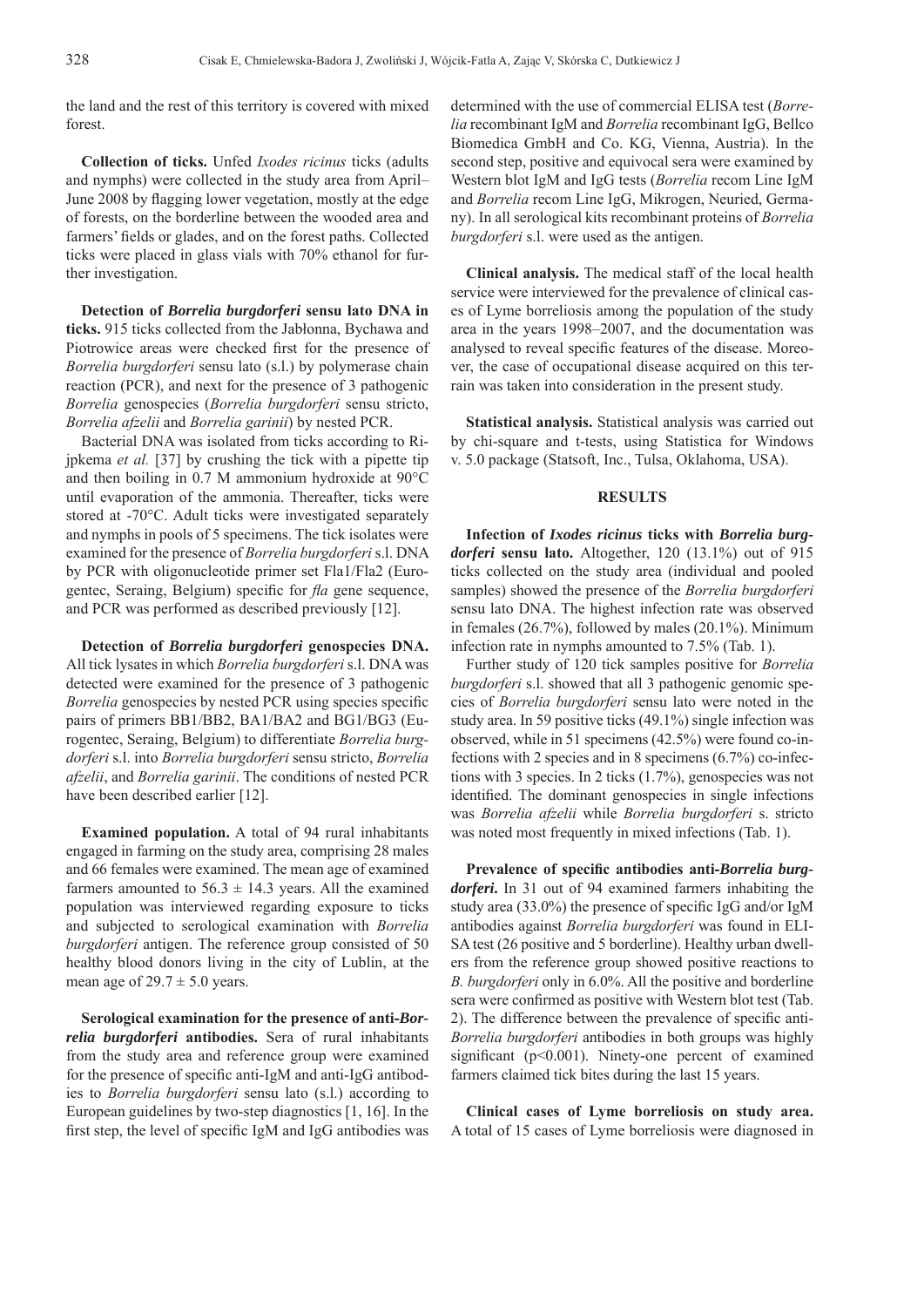the years 1998-2007 on the territory of study area. Their characteristics are presented in Table 3. As seen in Table 3, the most common clinical forms observed among patients were Lyme arthritis and skin borreliosis. In one case, the occupational origin of Lyme borreliosis was documented in the scientist who collected wood samples for microbiological investigation.

**Comparison of results obtained for study area with those recorded earlier for the whole territory of Lublin province.** The comparison is presented in Table 4. The percentage of ticks infected with *Borrelia burgdorferi* on the study area was nearly 3 times higher compared to our earlier work [10, 11] comprising the whole Lublin province. Also, the percentage of seropositive results obtained with the *Borrelia burgdorferi* antigen among farmers from the study area was distinctly higher than in earlier own research [11] for whole province. Similarly, the incidence rate of Lyme borreliosis on study area was 2.7 times greater compared to official morbidity reports per 100,000 of the population compiled in the years 1998–2007 for Lublin province by the State Institute of Hygiene [27]. All these differences were highly statistically significant as measured with chi-square test (Tab. 4), thus indicating that the study area was a true natural focus of Lyme borreliosis.

#### **DISCUSSION**

At least 3 conditions are needed to define a particular area as a natural focus of Lyme borreliosis (LB): • increased infection rate of tick vectors and/or vertebrate animal hosts with *Borrelia burgdorferi*; • increased immunological response to *Borrelia burgdorferi* antigen among human

| <b>Table 3.</b> Characterization of the Lyme borreliosis clinical cases diagnosed |
|-----------------------------------------------------------------------------------|
| in the years 1998-2007 on the territory of study area.                            |

| No.            | Patient's<br>initials   | Patient's<br>Year of<br>profession<br>diagnosis |      | Clinical form of<br>disease |
|----------------|-------------------------|-------------------------------------------------|------|-----------------------------|
| 1              | M. M.                   | Farmer                                          | 1998 | Skin borreliosis            |
| $\overline{2}$ | H. N.                   | Farmer                                          | 1998 | Lyme arthritis              |
| 3              | M. S.                   | Pupil                                           | 1999 | Neuroborreliosis            |
| $\overline{4}$ | $C.S.*$                 | Scientist                                       | 2000 | Lyme arthritis              |
| 5              | J.Z.                    | Teacher                                         | 2002 | Lyme arthritis              |
| 6              | <b>B.C.</b>             | Farmer                                          | 2004 | Lyme arthritis              |
| $\overline{7}$ | M. S.                   | Farmer                                          | 2005 | Lyme arthritis              |
| 8              | K. K.                   | Clerk                                           | 2005 | Lyme arthritis              |
| 9              | B.A.                    | Farmer                                          | 2006 | Lyme arthritis              |
| 10             | C. R.                   | Farmer                                          | 2007 | Skin borreliosis            |
| 11             | K. T.                   | Farmer                                          | 2007 | Lyme arthritis              |
| 12             | S. K.                   | Teacher                                         | 2007 | Skin borreliosis            |
| 13             | $K_{\perp}$ $L_{\perp}$ | Farmer                                          | 2007 | Lyme arthritis              |
| 14             | A. M.                   | Farmer                                          | 2007 | Lyme arthritis              |
| 15             | A. W.                   | Farmer                                          | 2007 | Lyme arthritis              |

\* case of occupational borreliosis

inhabitants; • increased incidence of clinical cases of LB. All these conditions were fulfilled in study area investigated in the present work, which could be recognized as the first well defined LB focus in mid-eastern Poland.

The results of the present study could be compared with earlier studies describing LB natural foci mainly with regard to the infection rate of ticks which was highlighted by most authors. Compared to the LB natural foci described by Stańczak *et al.* [39, 41] in northern Poland, the total

**Table 1.** Prevalence of *Borrelia burgdorferi* DNA in ticks collected from vegetation in the study area.

| Tick stage | Number of<br>specimens<br>examined | Positive (percent) |            |             |               |                      |                      |                               |                                    |                       |
|------------|------------------------------------|--------------------|------------|-------------|---------------|----------------------|----------------------|-------------------------------|------------------------------------|-----------------------|
|            |                                    | <b>B.a.</b>        | B.g.       | B.b. s.s.   | $B.a. + B.g.$ | $B.a. +$<br>B.b.s.s. | $B.g. +$<br>B.b.s.s. | $B.a. + B.g.$<br>$+ B.b.s.s.$ | Unidenti-<br>fied geno-<br>species | Total<br>$-B.b. s.l.$ |
| Females    | 161                                | $7(4.4\%)$         | $3(1.9\%)$ | $10(6.2\%)$ | $2(1.2\%)$    | $4(2.5\%)$           | 15 (9.3%)            | $2(1.2\%)$                    | 0(0)                               | 43 $(26.7\%)$         |
| Males      | 164                                | $10(6.1\%)$        | $1(0.6\%)$ | $2(1.2\%)$  | 0(0)          | $2(1.2\%)$           | 16 (9.8%)            | 0(0)                          | $2(1.2\%)$                         | $33(20.1\%)$          |
| Nymphs*    | 590                                | $20(3.4\%)$        | $1(0.2\%)$ | $5(0.9\%)$  | $2(0.3\%)$    | $2(0.3\%)$           | $8(1.4\%)$           | $6(1.0\%)$                    | 0(0)                               | 44 $(7.5\%)$ **       |
| Total      | 915                                | $37(4.0\%)$        | $5(0.6\%)$ | $17(1.8\%)$ | $4(0.4\%)$    | $8(0.9\%)$           | $39(4.3\%)$          | $8(0.9\%)$                    | $2(0.2\%)$                         | 120 (13.1%)           |

\* examined in pools of 5 specimens; \*\* minimum infection rate; B.a. – *Borrelia afzelii*, B.g. – *Borrelia garinii*, B.b.s.s. – *Borrelia burgdorferi* sensu stricto, B.b. s.l. – *Borrelia burgdorferi* sensu lato.

**Table 2.** Presence of antibodies to *Borrelia burgdorferi* s.l. in rural inhabitants of the study area and reference group of healthy urban dwellers.

| Group                           | Number of          | Positive and borderline serological reactions confirmed with Western blot (number, percent) |                              |                       |  |  |
|---------------------------------|--------------------|---------------------------------------------------------------------------------------------|------------------------------|-----------------------|--|--|
|                                 | examined<br>people |                                                                                             | Western blot<br><b>ELISA</b> |                       |  |  |
|                                 |                    | Positive                                                                                    | Borderline                   | Confirmed as positive |  |  |
| Rural inhabitants of study area | 94                 | 26(27.7%)                                                                                   | $5(5.3\%)$                   | $31(33.0\%)$          |  |  |
| Healthy urban dwellers          | 50                 | $3(6.0\%)$                                                                                  |                              | $3(6.0\%)$            |  |  |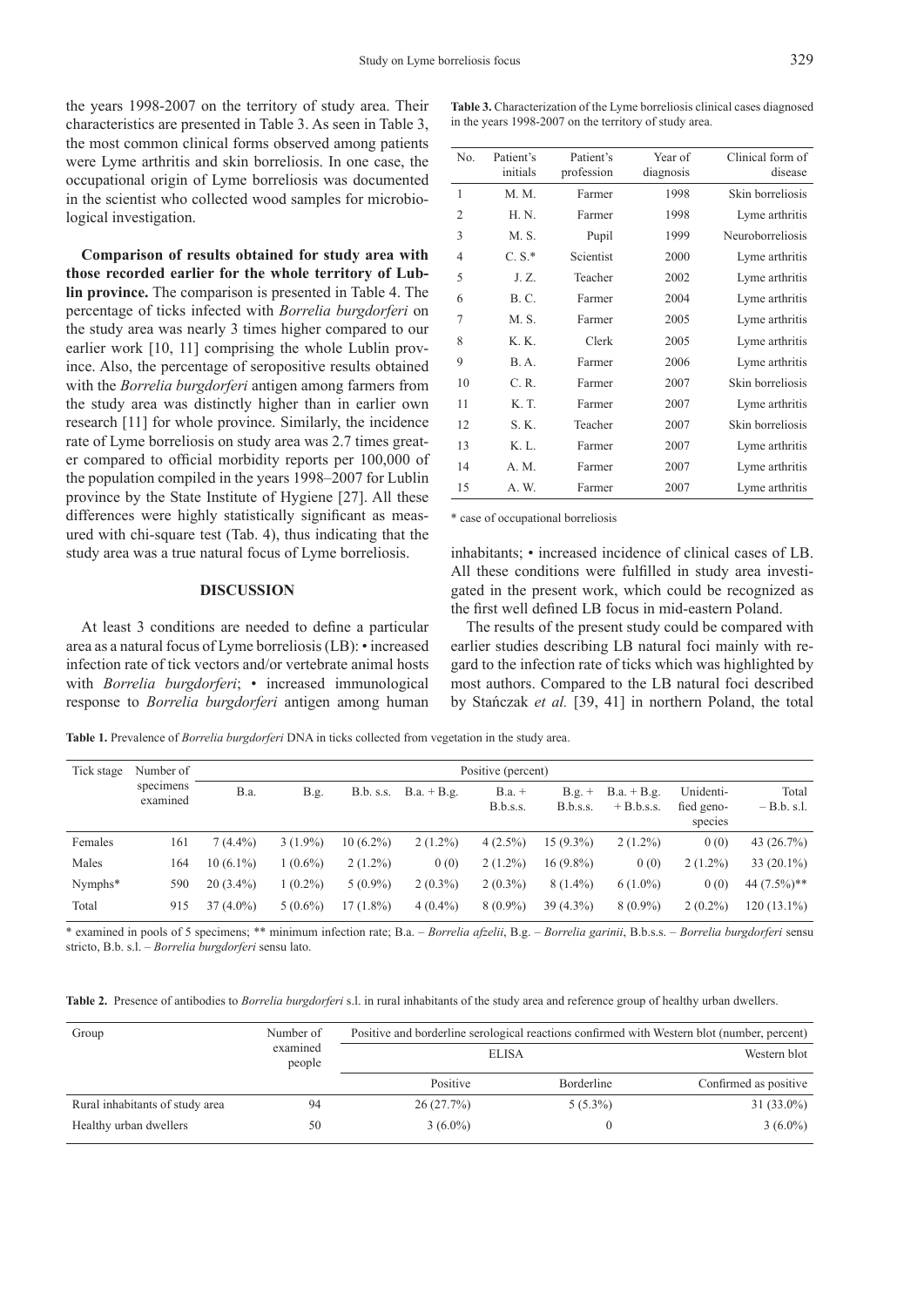|                                                                                    |                   | Positive/examined (percent)     | Significance of difference between               |  |
|------------------------------------------------------------------------------------|-------------------|---------------------------------|--------------------------------------------------|--|
|                                                                                    | Study area        | Whole Lublin province           | data for study area and<br>whole Lublin province |  |
| Infection of ticks with<br>Borrelia burgdorferi                                    | 120/915 (13.1%)   | 17/362 (4.7%) [10]              | p<0.00001                                        |  |
| Serological response of rural<br>inhabitants to antigen of<br>Borrelia burgdorferi | $31/94(33.0\%)$   | $15/110(13.6\%)$ [11]           | p<0.001                                          |  |
| Incidence of clinical cases of<br>Lyme borreliosis                                 | 15/7,500 (0.002%) | 1,631/2,166,213 (0.00075%) [27] | p<0.001                                          |  |

Table 4. Comparison of epidemiological results obtained in the present work for the study area with the analogical data obtained earlier for the whole Lublin province.

infection rate of *Ixodes ricinus* ticks with *Borrelia burgdorferi* s.l. found in the present study (13.1%) was similar to the rates reported by these authors for Gdańsk-Gdynia-Sopot area and Elbląg region (12.4% and 13.2% respectively), and higher than the rates reported for Słupsk and Bydgoszcz regions (9.1%, and 7.4%, respectively).

Studies on LB natural foci have been conducted in various countries in Europe [2, 3, 6, 7, 9, 13, 15, 17, 18, 20, 21, 24, 26, 29, 30, 31, 32, 33, 34, 38, 44]. In the study conducted by Ferquel *et al.* [15] on the territory of Alsace in northeastern France (described as the focus of Lyme borreliosis) the percentage of adult ticks infected with *B. burgdorferi* fluctuated from  $21.0\% - 36.4\%$  and was comparable to the results obtained in this study, where the rates of infected females and males were 26.7% and 20.1%, respectively. The active natural foci of Lyme borreliosis were shown by Biletska *et al.* on the territories of 8 provinces in the Ukraine; the mean percentage of infected ticks was lower than in the present study and amounted approximately to 10% [3]. The seroprevalence among people living in LB foci in the Ukraine was comparable to the current study and amounted to 34.3%.

Potential foci of Lyme borreliosis were also identified in towns. Nadzamova *et al.* reported that on the territory of Košice (Slovakia), the infection rate of ticks was similar to the present study and amounted from 12.8%–15.0% [30]. Compared to own research, the higher infection rate (35.0%) of *B. burgdorferi* infected ticks was found by Danielova *et al.* [13] in *I. ricinus* from selected South Bohemian locations in the Czech Republic. The cited authors suggested the rapid formation and establishment of natural focus of Lyme disease on territory with a low incidence of Lyme borreliosis. The higher prevalence of *B. burgdorferi* in *I. ricinus* ticks (from 13.9%–24.0%) was also shown by Oehme *et al.* in a study upon the foci of tick-borne diseases in the State of Baden-Wuertemberg in southwestern Germany [31]. Similarly, a high infection rate (19.1%) of infected *Ixodes persulcatus* ticks in natural LB foci in Novosibirsk region in Russia was found by Fomenko *et al.* [17]. By contrast, the prevalence of *B. burgdorferi* s. l. in ticks obtained in the present study (13.1%) was higher than in the study of Makinen *et al.* (5.0%) conducted on the area

of suburban and rural territories of the Turku archipelago in Finland, which is an endemic LB area [26].

In the present study 3 pathogenic genomic species of *Borrelia burgdorferi* s.l. were found on the examined area and *Borrelia afzelii* was a dominant genospecies in single infections in *I. ricinus*. This genospecies was indicated by Stańczak *et al.* [40] as the most prevalent genospecies in *Ixodes ricinus* collected from various localities in Poland. *Borrelia afzelii* was also the most frequent genomic species in *Ixodes ricinus* ticks from the majority of European regions [7, 18, 28, 31, 32, 44, 45]. The results of the present study also show that in co-infections with 2–3 *B. burgdorferi* pathogenic species, *Borrelia burgdorferi* sensu stricto (s.s.) was the most common species. *Borrelia burgdorferi* s.s. was found as a dominant *B. burgdorferi* genospecies in our previous study conducted on the territory of the Lublin region [12], and also in some localities in Europe [7, 13, 23, 43].

The seroepidemiologic studies conducted in many countries showed a high risk of *B. burgdorferi* infection among farmers and other outdoor working people, manifested by high prevalence of anti-*B. burgdorferi* antibodies [8, 14, 19, 24, 46]. This is in accord with the prevalence of anti-*B. burgdorferi* antibodies among rural inhabitants found in the present study which was relatively high (33.0%), and significantly greater compared to the control group of healthy urban dwellers.

The variety of clinical symptoms (rheumatic manifestations, skin changes, neurologic symptoms) found in LB cases presented in this work does not substantially differ from the cases hitherto described in Europe [3, 8, 19, 24].

In conclusion, the results of this study confirm the presence of areas of enhanced risk of contracting LB and indicate a need for searching such areas – the natural LB foci. The knowledge of such foci would be very helpful for planning prevention measures against LB which represents an emerging threat to public health in Poland and other countries.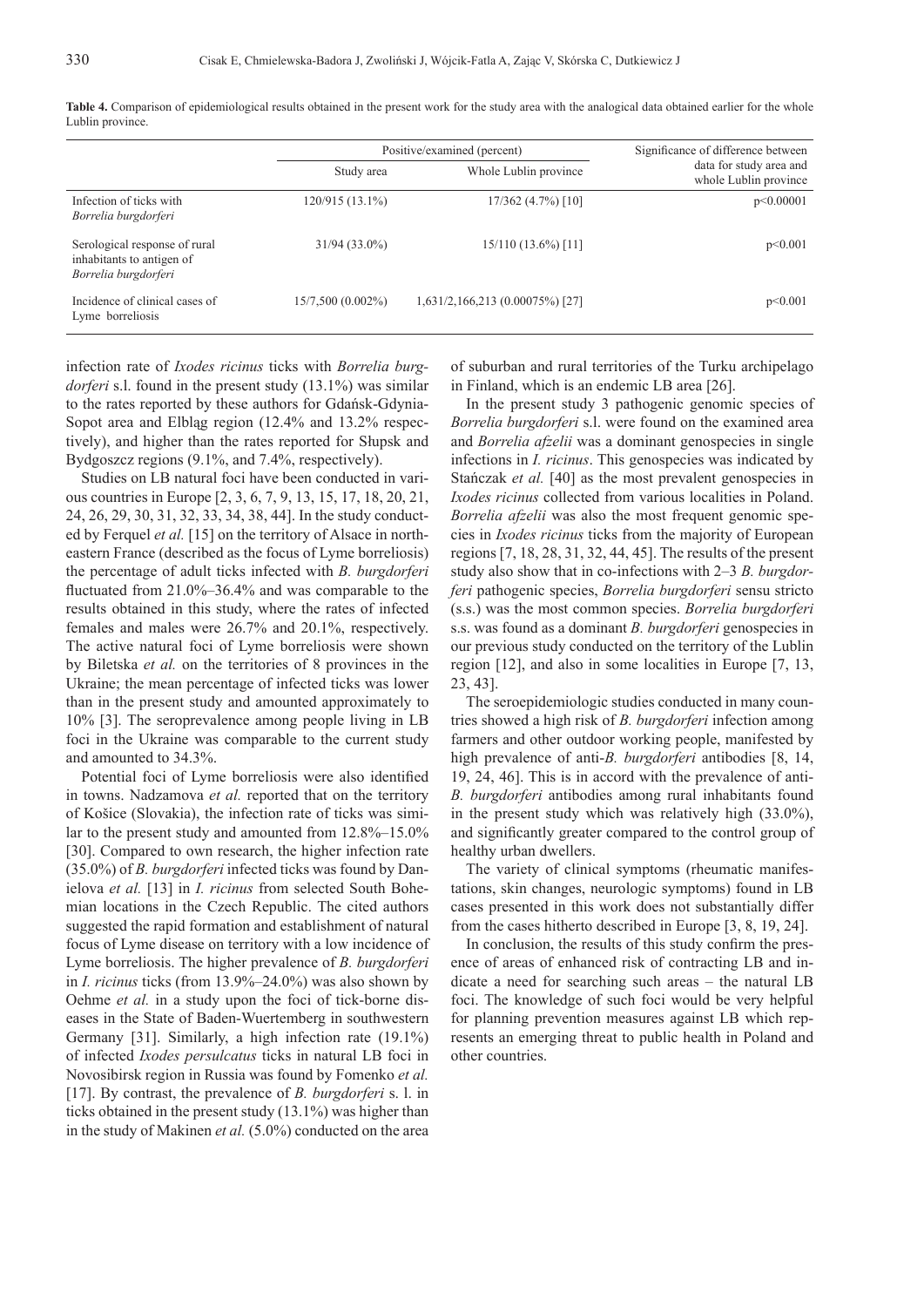#### **REFERENCES**

1. Aguero-Rosenfeld ME, Wang G, Schwartz I, Wormser GP: Diagnosis of Lyme borreliosis. *Clin Microbiol Rev* 2005, **18**, 484-509.

2. Beytout J, George JC, Malaval J, Garnier M, Beytout M, Baranton G, Ferquel E, Postic D: Lyme borreliosis incidence in two French departments: correlation with infection of *Ixodes ricinus* ticks by *Borrelia burgdorferi* sensu lato. *Vector Borne Zoonotic Dis* 2007, **7**, 507-517.

3. Biletska H, Podavalenko L, Semenyshyn O, Lozynskyj I, Tarasyuk O: Study of Lyme borreliosis in Ukraine. *Int J Med Microbiol* 2008, **298(Suppl. 1)**, 154-160.

4. Blaschitz M, Narodoslavsky-Gfoller M, Kranzler M, Walochnik J, Stanek G: *Borrelia burgdorferi* sensu lato in questing *Ixodes ricinus* ticks in Austria. *Int J Med Microbiol* 2008, **298(Suppl. 1)**, 168-176.

5. Brisson D, Dykhuizen DE, Ostfeld RS: Conspicuous impacts of inconspicuous hosts on the Lyme disease epidemic. *Proc R Soc B* 2008, **275**, 227-235.

6. Burri C, Cadenas FM, Douet V, Moret J, Gern L: *Ixodes ricinus*  density and infection prevalence of *Borrelia burgdorferi* sensu lato along a north-facing altitudinal gradient in the Rhône Valley (Switzerland). *Vector Borne Zoonotic Dis* 2007, **7**, 50-58.

7. Cadenas FM, Rais O, Jouda F, Douet V, Humair PF, Moret J, Gern L: Phenology of *Ixodes ricinus* and infection with *Borrelia burgdorferi* sensu lato along a north- and south-facing altitudinal gradient on Chaumont Mountain, Switzerland. *J Med Entomol* 2007, **44**, 683-693.

8. Christova I, Komitova R: Clinical and epidemiological features of Lyme borreliosis in Bulgaria. *Wien Klin Wochenschr* 2004, **116**, 42-46 (in German).

9. Cinco M, Floris R, Menardi G, Boemo B, Mignozzi K, Altobelli A: Spatial pattern of risk exposure to pathogens transmitted by *Ixodes ricinus* in north-eastern Italy and the Italy/Slovenia transborder territory. *Int J Med Microbiol* 2008, **298(Suppl. 1)**, 211-217.

10. Cisak E, Chmielewska-Badora J, Rajtar B, Zwoliński J, Jabłoński L, Dutkiewicz J: Study on the occurence of Borrelia burgdorferi sensu lato and tick-borne encephalitis virus (TBEV) in ticks collected in Lublin region. *Ann Agric Environ Med* 2002, **9**, 105-110.

11. Cisak E, Chmielewska-Badora J, Zwoliński J, Dutkiewicz J, Patorska-Mach E: The incidence of tick-borne encephalitis virus and *Borrelia burgdorferi* infections in farmers of the Lublin province. *Med Pracy* 2003, **54**, 139-144 (in Polish).

12. Cisak E, Wójcik-Fatla A, Stojek MN, Chmielewska-Badora J, Zwoliński J, Buczek A, Dutkiewicz J: Prevalence of *Borrelia burgdorferi* genospecies in *Ixodes ricinus* ticks from Lublin region (Eastern Poland). *Ann Agric Environ Med* 2006, **13**, 301-306.

13. Danielova V, Daniel M, Rudenko N, Golovchenko M: Prevalence of *Borrelia burgdorferi* sensu lato genospecies in host-seeking *Ixodes ricinus* ticks in selected South Bohemian locations (Czech Republic). *Cent Eur J Public Health* 2004, **12**, 151-156.

14. Deutz A, Fuchs K, Nowotny N, Auer H, Schuller W, Stunzner D, Aspock H, Kerbl U, Kofer J: Sero-epidemiological studies of zoonotic infections in hunters – comparative analysis with veterinarians, farmers and abattoir workers. *Wien Klin Wochenschr* 2003, **115(Suppl. 3)**, 61-67 (in German).

15. Ferquel E, Garnier M, Marie J, Bernède-Bauduin C, Baranton G, Pérez-Eid C, Postic D: Prevalence of *Borrelia burgdorferi* sensu lato and Anaplasmataceae members in *Ixodes ricinus* ticks in Alsace, a focus of Lyme borreliosis endemicity in France. *Appl Environ Microbiol* 2006, **72**, 3074-3078.

16. Flisiak R, Pancewicz S: Diagnostics and treatment of Lyme borreliosis. Recommendations of Polish Society of Epidemiology and Infectious Diseases. *Przegl Epidemiol* 2008, **62**, 193-199 (in Polish).

17. Fomenko NV, Livanova NN, Chernousova NY: Diversity of *Borrelia burgdorferi* sensu lato in natural foci of Novosibirsk region. *Int J Med Microbiol* 2008, **298(Suppl. 1)**, 139-148.

18. Franke J, Kipp S, Flugel C, Dorn W: Prevalence of *Borrelia burgdorferi* s.l. in ticks feeding on humans in Thuringia/Germany. *Int J Med Microbiol* 2008, **298(Suppl. 1)**, 188-192.

19. Hausotter W: Appraisal of Lyme borreliosis. *Versicherungsmedizin* 2004, **56**, 25-29 (in German).

20. Huppertz HI, Bohme M, Standaert SM, Karch H, Plotkin SA: Incidence of Lyme borreliosis in the Wurzburg region of Germany. *Eur J Clin Microbiol Infect Dis* 1999, **18**, 697-703.

21. Korenberg EI, Gorelova NB, Kovalevskii YV: Main features of natural focality of ixodid tick-borne borrelioses in Russia. *Parazitologiya* 2002, **36**, 177-191 (in Russian).

22. Kosik-Bogacka D, Kuźna-Grygiel W, Bukowska K: The prevalence of spirochete *Borrelia burgdorferi* sensu lato in ticks *Ixodes ricinus* and mosquitoes *Aëdes* spp. within a selected recreational area in the city of Szczecin. *Ann Agric Environ Med* 2004, **11**, 105-108.

23. Lenčáková D, Hizo-Teufel C, Peťko B, Schulte-Spechtel U, Stanko M, Wilske B, Fingerle V: Prevalence of *Borrelia burgdorferi* s.l. OspA types in *Ixodes ricinus* ticks from selected localities in Slovakia and Poland. *Int J Med Microbiol* 2006, **296(Suppl. 1)**, 108-118.

24. Letrilliart I, Ragon B, Hanslik T, Flahault A: Lyme disease in France: a primary case-based prospective study. *Epidemiol Infect* 2005, **133**, 935-942.

25. Maetzel D, Maier WA, Kampen H: *Borrelia burgdorferi* infection prevalences in questing *Ixodes ricinus* ticks (Acari: Ixodidae) in urban and suburban Bonn, western Germany. *Parasitol Res* 2005, **95**, 5-12.

26. Mäkinen J, Vuorinen I, Oksi J, Peltomaa M, He Q, Marjamäki M, Viljanen MK: Prevalence of granulocytic *Ehrlichia* and *Borrelia burgdorferi* sensu lato in *Ixodes ricinus* ticks collected from Southwestern Finland and from Vormsi Island in Estonia. *APMIS* 2003, **111**, 355-362.

27. *Meldunki roczne o zachorowaniach na choroby zakaźne i zatruciach związkami chemicznymi*. Zakład Epidemiologii PZH, Departament Przeciwepidemiczny GIS, Warszawa 1999-2008.

28. Menardi G, Floris R, Mignozzi K, Boemo B, Altobelli A, Cinco M: Detection and genotyping of *Borrelia burgdorferi* in the trans-border area between Italy and Slovenia and evaluation of co-infection with *Anaplasma phagocytophilum* in ticks. *Int J Med Microbiol* 2008, **298(Suppl. 1)**, 121-124.

29. Merino FJ, Nebreda T, Serrano JL, Fernández-Soto P, Encinas A, Pérez-Sánchez R: Tick species and tick-borne infections identified in population from a rural area of Spain. *Epidemiol Infect* 2005, **133**, 943-949.

30. Nadzamová D, Petko B, Stefancíková A, Cisláková L, Stĕpánová G, Seba M: Potential foci of Lyme borreliosis in towns. *Cent Eur J Public Health* 2000, **8**, 176-178.

31. Oehme R, Hartelt K, Backe H, Brockmann S, Kimmig P: Foci of tick-borne diseases in southwest Germany. *Int J Med Microbiol* 2002, **291(Suppl 33)**, 22-29.

32. Paulauskas A, Ambrasiene D, Radzijevskaja J, Rosef O, Turcinaviciene J: Diversity in prevalence and genospecies of *Borrelia burgdorferi* sensu lato in *Ixodes ricinus* ticks and rodents in Lithuania and Norway. *Int J Med Microbiol* 2008, **298(Suppl 1)**, 180-187.

33. Pecchioli E, Hauffe HC, Tagliapietra V, Bandi C, Genchi C, Rizzoli A: Genospecies of *Borrelia burgdorferi* sensu lato in *Ixodes ricinus* ticks from the autonomous province of Trento, Italy. *Int J Med Microbiol* 2007, **297**, 53-59.

34. Pichon B, Kahl O, Hammer B, Gray JS: Pathogens and host DNA in *Ixodes ricinus* nymphal ticks from a German forest. *Vector Borne Zoonotic Dis* 2006, **6**, 382-387.

35. Rahamat-Langendoen JC, van Vliet JA, Reusken CB: Climate change influences the incidence of arthropod-borne diseases in the Netherlands. *Ned Tijdschr Geneeskd* 2008, **152**, 863-868 (in Dutch).

36. Schulze TL, Shisler JK, Bosler EM, Lakat MF, Parkin WE: Evolution of a focus of Lyme disease. *Zbl Bakt Mikrobiol Hyg A* 1986, **263**, 65-71.

37. Siński E, Pawełczyk A, Bajer A, Behnke JM: Abundance of wild rodents, ticks and environmental risk of Lyme borreliosis: a longitudinal study in an area of Mazury lakes district of Poland. *Ann Agric Environ Med* 2006, **13**, 295-300.

38. Skarphedinsson S, Lyholm BF, Ljungberg M, Sogaard P, Kolmos HJ: Detection and identification of *Anaplasma phagocytophilum*, *Borrelia burgdorferi*, and *Rickettsia helvetica* in Danish *Ixodes ricinus* ticks. **APMIS** 2007, **115**, 225-230.

39. Stańczak J, Racewicz M, Kubica-Biernat B, Kruminis-Łozowska W, Dąbrowski J, Adamczyk A, Markowska M: Prevalence of *Borrelia burgdorferi* sensu lato in *Ixodes ricinus* ticks (Acari, Ixodidae) in different Polish woodlands. *Ann Agric Environ Med* 1999, **6**, 127-132.